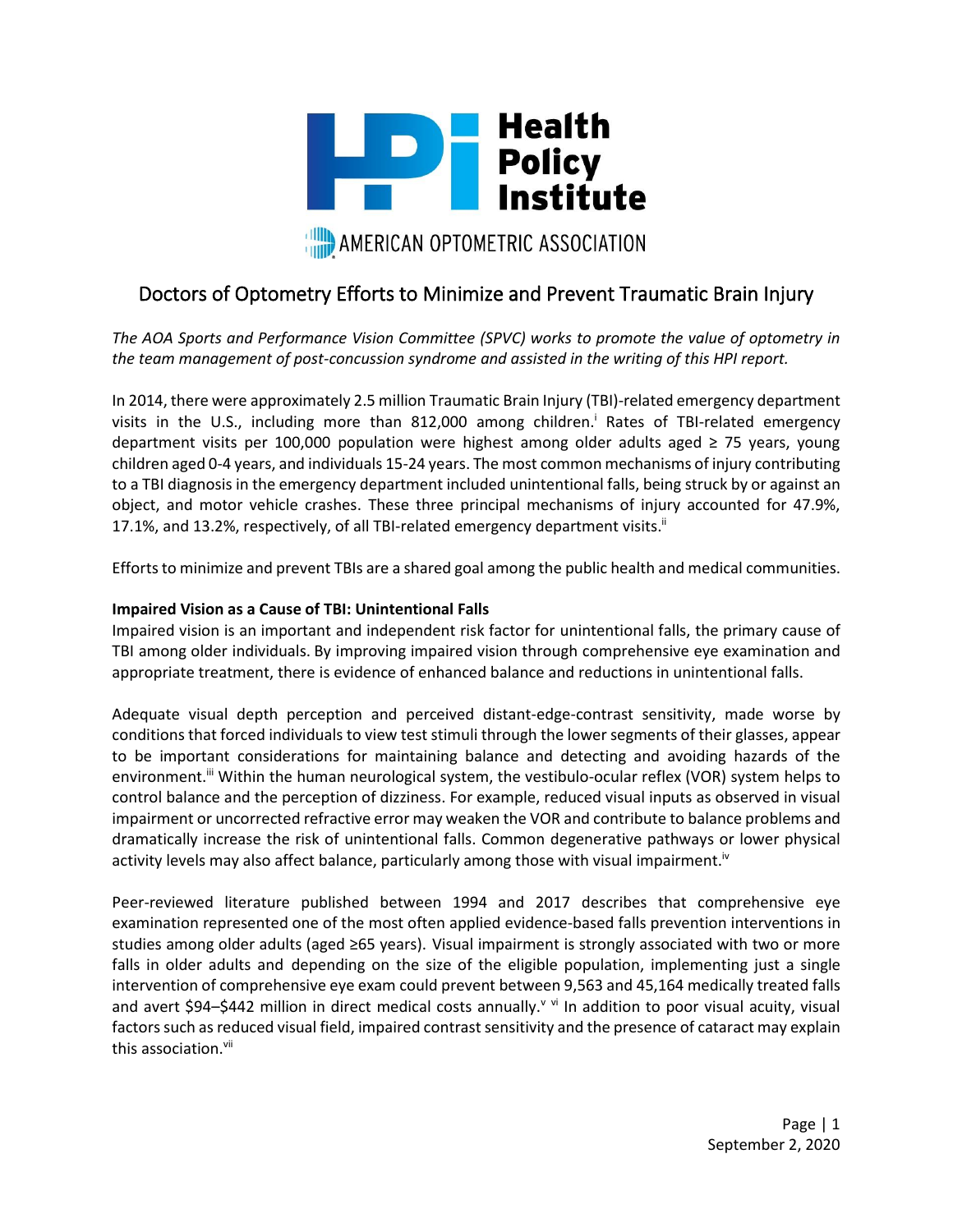According to the 2016 U.S. Census, there are 49,244,195 people age ≥65 years in the U.S.<sup>viii</sup> The American Optometric Association (AOA) Health Policy Institute (HPI) research of Medicare Physician/Supplier data for optometry and ophthalmology described a total person utilization of services of 17,167,344 in 2016. ${}^{\text{ix}}$ Therefore, in 2016 only 34.9% of the Medicare population of U.S. adults age ≥65 received the evidencedbased falls intervention linked to a comprehensive eye exam.

Encouraging a comprehensive eye exam to the 65.1% cohort of Medicare-eligible individuals not receiving an eye exam represents one of the highest potentials to help the greatest number of older adults in unintentional falls prevention (32.1 million).<sup>x</sup>

## **Preventing Being Unintentionally Struck by or Against an Object: TBI**

Visual field loss is the primary vision component that increases the risk of bumping against an object or being unintentionally struck by an object. Persons with visual field loss may benefit from comprehensive eye examination and mobility training to reduce this TBI risk.<sup>xi</sup>

Being unintentionally struck by or against an object is also a prominent factor in sports-related TBI and mild TBI (mTBI), also known as concussions. An estimated 1.6-3.8 million sports- and recreation-related mTBI's occur in the U.S. each year, with football accounting for more than 60%.<sup>xii</sup> While mTBI's can occur in all sports, the highest incidence rate is found in football, hockey, rugby, soccer and basketball.<sup>xiii</sup>

Before the sports season begins and as part of annual comprehensive eye exams for children and adults, doctors of optometry can provide "baseline testing." Baseline testing provides benchmark comparison data to future assessments related to vision, balance, concentration and memory to determine whether patients have a mTBI or TBI after a head injury or accident. Results can also be helpful in determining when it is safe for concussed patients to return to school, work, or sports. Athletes have a heightened risk of mTBI–members of the military, patients taking ototoxic medications and older patients–and each should undergo baseline vision testing annually to assess and enhance vision and oculo-motor skills to assist prevention and diagnoses of concussions. The importance of this is highlighted by the fact that nearly one-third of child and adult athletes have sustained previously undiagnosed mTBIs xiv and 10-15% will have lingering symptoms weeks after a head injury.<sup>xv</sup>

It is important for patients to inform their doctors of optometry if they have experienced any bump, blow, or jolt to either the head or the body since their last visit, so their doctors can check for mTBI-related ocular issues and offer treatment or mTBI team-based referrals as needed. Among many other interventions, they can offer vision or vestibular therapy to help with symptoms related to vision and balance. Specialized glasses may be prescribed to help with light sensitivity, dizziness and blurred vision. Certain vestibular conditions may require the doctor of optometry to work with an interdisciplinary brain injury team to assist in the diagnosis and treatment of the vestibular dysfunction.

# **Preventing Motor Vehicle Crashes: TBI**

Driving is a complex task, requiring a large range of visual, psychomotor and cognitive abilities.<sup>xvi</sup> For this reason, comprehensive vision and eye health testing apart from visual acuity testing are necessary to assess cognition, balance and performance necessary for safe driving.<sup>xvii</sup> A comprehensive battery of optometric testing and a well-developed therapeutic plan can be used to enhance visual skills to help avoid motor vehicle accidents, including but not limited to: peripheral vision, sharpness of eyesight, speed of recognition, focus flexibility, visual concentration, visual anticipation and visual midline appreciation.<sup>xviii</sup>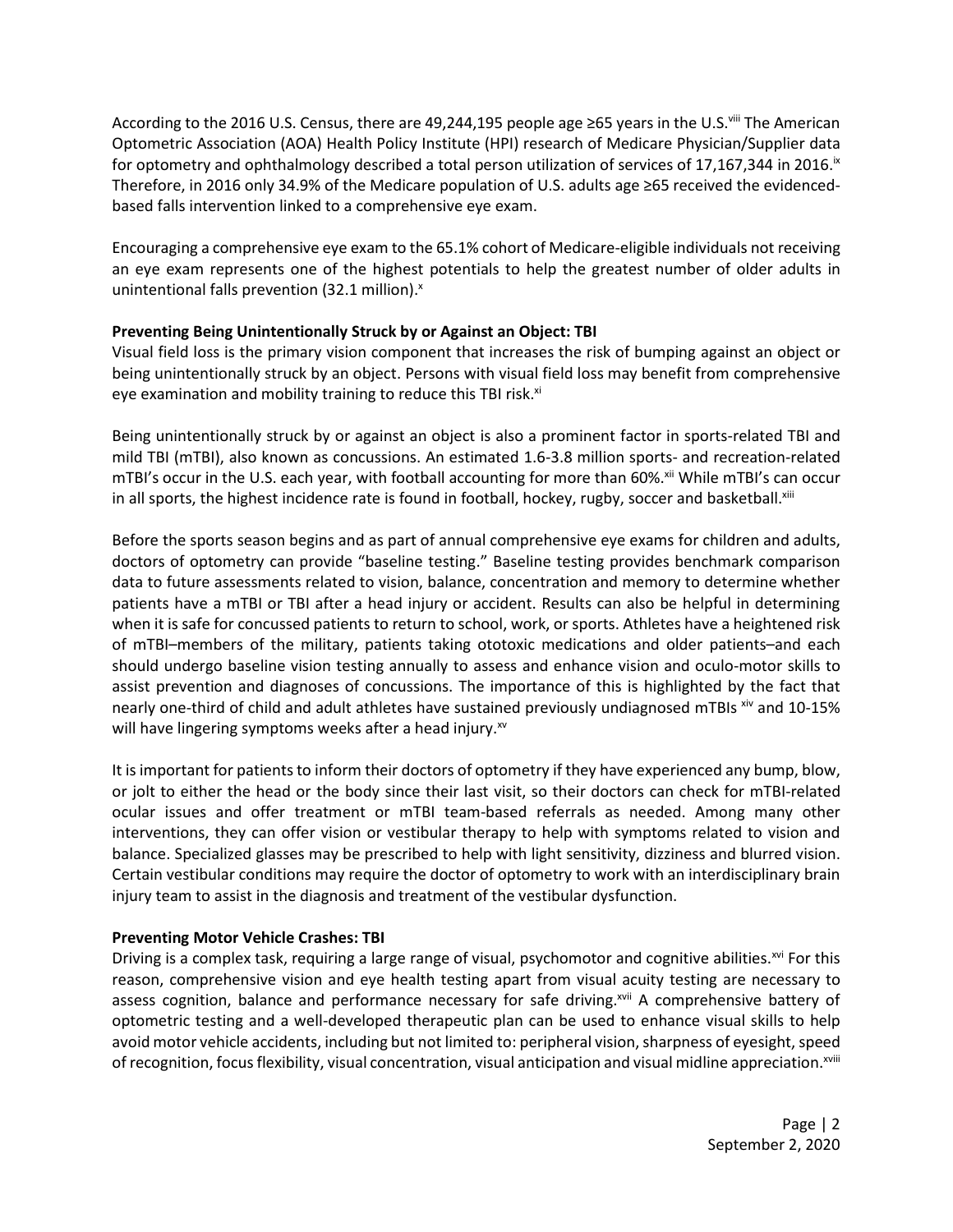Early identification and team-based care of TBI is a shared goal among the public health and medical communities.

#### **Early Identification and Team-based Care of TBI**

Timely detection of the visual symptoms of mTBI and subsequent treatment will minimize the impact that a mTBI will have on a patient's daily life, education and ability to work; in fact, about 90% of concussion patients have visual difficulties as a result of their injury. Xix As such, doctors of optometry are essential members of the TBI health care team. Doctors of optometry can conduct comprehensive eye and vision examinations, visual perceptual and cognitive evaluations to identify concussion symptoms. Many also provide vision/vestibular rehabilitation, among other management strategies, monitor a patient's progress and provide long-term management of concussion symptoms.

With over 50% of our brain dedicated to vision and visual processing, it is very common for the visual system to be impacted by a TBI or mTBI.<sup>xx</sup> TBI and mTBI commonly cause accommodative dysfunction, wherein individuals have trouble focusing from near to far; convergence insufficiency, which renders eyes unable to work together when looking at nearby objects, causing one eye to turn outward; and oculomotor dysfunction, an eye tracking or scanning problem.<sup>xxi</sup> (Table 1.0) These common conditions, which are most often detected by eye care practitioners and neurologists, can cause double or blurred vision or visual spatial processing dysfunctions. These visual system disruptions are often the origin of other common mTBI symptoms, such as headaches that are persistent and potentially debilitating.



## **Table 1.0: Common Findings of mTBI xxii**

Adapted from Visual Deficits and Dysfunctions Associated with Traumatic Brain Injury: A Systematic Review and Meta-analysis, Optometry and Vision Science: August 2019 - Volume 96 - Issue 8 - p 542-555

Patients who suffer mTBI can also suffer from a range of visual symptoms and disorders, including problems with visual acuity, visual fields, oculomotor function, accommodative disorders, convergence insufficiency and saccadic dysfunction. Unresolved visual-vestibular issues can cause cognitive issues such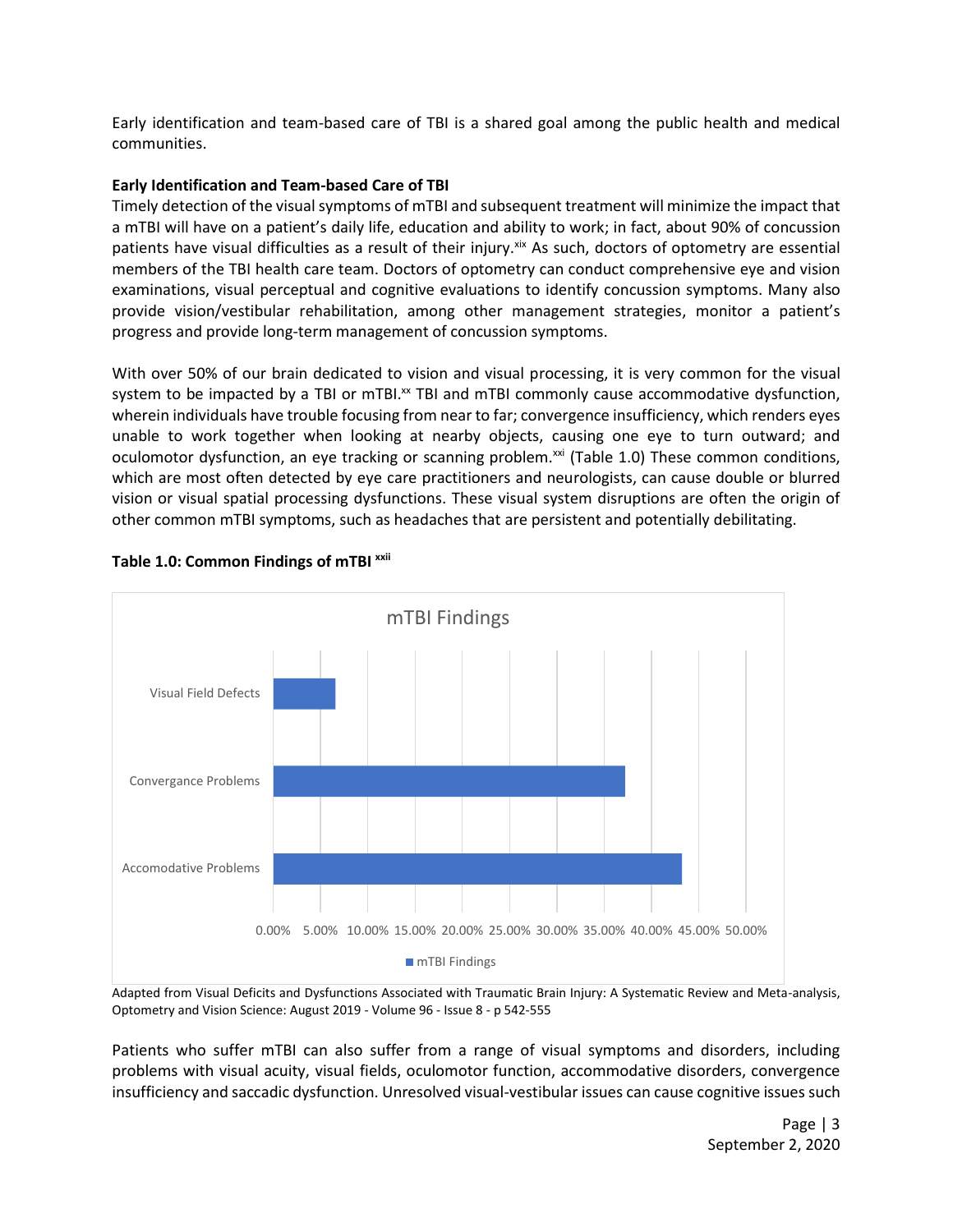as short- and long-term memory impairment, anxiety or depression. Less common but still important to note are VOR impairments that can also result from mTBI and, for some patients, can lead to nystagmus, an involuntary eye movement that may cause the eyes to rapidly move from side to side, up and down, or in a circle, and can blur vision.<sup>xxiii</sup> VOR impairment can also cause oscillopsia, a visual disturbance in which objects in the visual field appear to oscillate; oscillopsia can cause blurred or double vision and eye strain. In other words, TBI and mTBI patients might additionally complain of: xxiv

- Diplopia (double vision)
- Asthenopia (eye strain)
- Blurry vision
- Difficulty tracking target/reading
- Slowed reading/reduced reading comprehension
- Eye fatigue
- Pressure sensation behind the eyes
- Photophobia (light sensitivity)

# **Recovery from TBI and mTBI**

Because of the intimate relationship between the visual system and the vestibular system, numerous visual-vestibular complications such as coordination, balance and depth perception deficits are almost always found after TBI and mTBI.<sup>xxv</sup> <sup>xxvi</sup>

Visually stimulating environments and activities often become difficult to tolerate after a concussion and can exacerbate other non-ocular symptoms, including headache.<sup>xxvii</sup> These visual system complications, which frequently cause additional mTBI symptoms, can be particularly problematic in a classroom setting, when students are expected to take notes from a blackboard, interact in groups with other students on projects or activities, or function in bright, moving environments such as school hallways, recess or a visually stimulating classroom. Reading text on a printed page often presents a challenge for students with mTBI, as bouncing, shifting or blurred words and letters require more effort to process. Reading text on a computer screen can be even more difficult for students with an impaired VOR because this causes sensitivity to screen flickering or scrolling pages of text.

Understandably, academic performance, work performance in and outside of the classroom, and attendance can be negatively affected by these common mTBI symptoms. It is important for a doctor of optometry to be involved in a student's concussion care team, so they can diagnose, treat and monitor these symptoms to ensure an easier and faster post-mTBI recovery. Doctors of optometry may also help individuals and their families communicate with their schools and employers to ensure classroom and any outside work activities are considerate of the individual's post-mTBI recovery needs.

# **Conclusion**

TBI and mTBI are a serious public health concern that can result in long-term disability if not managed properly. Doctors of optometry are a critical resource in the TBI care team and can significantly prevent TBI and mTBI and otherwise improve a patient's earlier diagnosis and recovery trajectory.